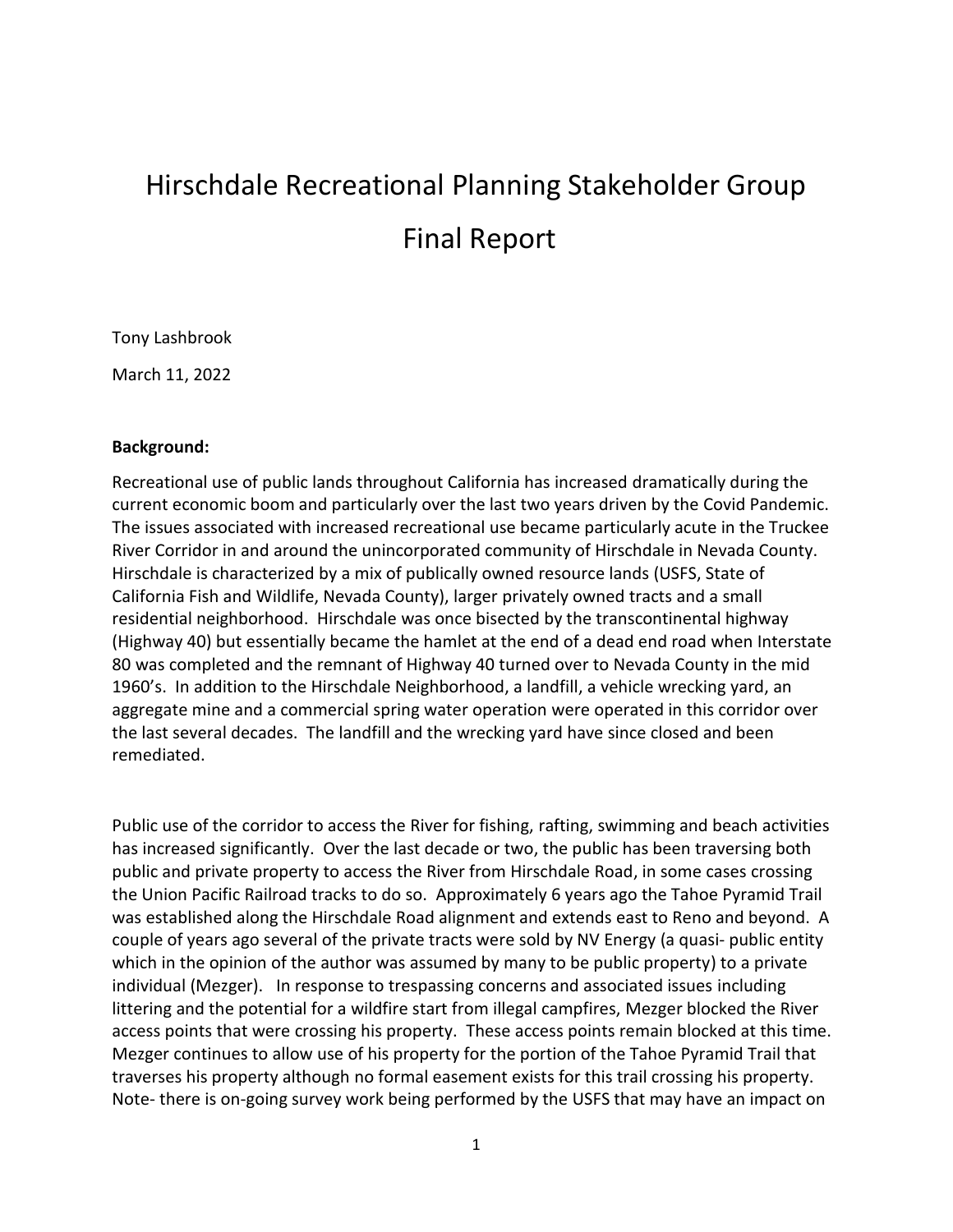the assumed property line locations. This work is outside of the scope of this study and it is unknown when and if the work will be completed and the results published. Speculating about the outcome of this survey work serves little purpose in this report.

Hirschdale Road (Highway 40) was transferred to Nevada County upon completion of Interstate 80 in the mid 1960's. Today, a portion of Hirschdale Road, including its bridges over the Truckee River and the UPRR tracks, is a County Maintained road. Further east, the road becomes "not County Maintained" but the County holds the Right of Way to maintain a public access right. Yet further east the County abandoned their ROW and the public's interest in Hirschdale Road that the County held- this happened over 40 years ago. When the County "inherited" Hirschdale Road from the State, they also acquired the maintenance responsibility for the two bridges, not an insignificant responsibility. Through a series of studies, the County determined that the bridges (built in 1926) had outlived their useful life and either needed to be removed, substantially rebuilt or replaced. The County first decided (~2010) to remove the bridges as access to the properties on the north side of the River could be obtained from Hinton Road and removing the bridges would eliminate the potential for mine related traffic to travel through the Hirschdale neighborhood. Later (2014) during the decision making process involved in removing the bridges, a groundswell of interest around issues including recreational use, emergency access, the future Tahoe Pyramid Trail and potential impacts on the Boca Shooting range resulted in the County deciding to retain the bridges and pursue necessary repairs or replacement (2015). The County continues to pursue this track, has received a substantial commitment of Federal Bridge replacement funding, and plans to begin reconstruction of the bridges in the construction season of 2022 or 2023.

There is a mix of public and private property in the Hirschdale portion of the Truckee River Corridor. There are no known plans for the management and use of the public properties for recreational purposes. There are no improved facilities of any kind that serve the recreational use of these properties with the exception of signage and an information kiosk associated with the Tahoe Pyramid Trail. It is my observation that little management or regulatory oversight of their lands in this area has been regularly exercised by the USFS or the State Department of Fish and Wildlife. This author is not aware of any effort by these agencies to "ramp up" management oversight of these areas to address the explosion of public use in this corridor.

Many of the issues described above (increased recreational use, changes in property ownership, closure of public access points across private land, limited management of public lands for recreational uses, confusion over the public nature of Hirschdale Road, assumption that NV Energy Lands were public) came to a head in the summer of 2021. In response, Nevada County 5th District Supervisor Hardy Bullock convened a Listening Session that took place on the Tahoe Forest Church property in Hirschdale in September 2021. Approximately 200 recreational users, residents, property owners and land managers attended this workshop. Input from the meeting attendees covered myriad issues including:

Frustration over the closure of what was assumed to be public access to the River.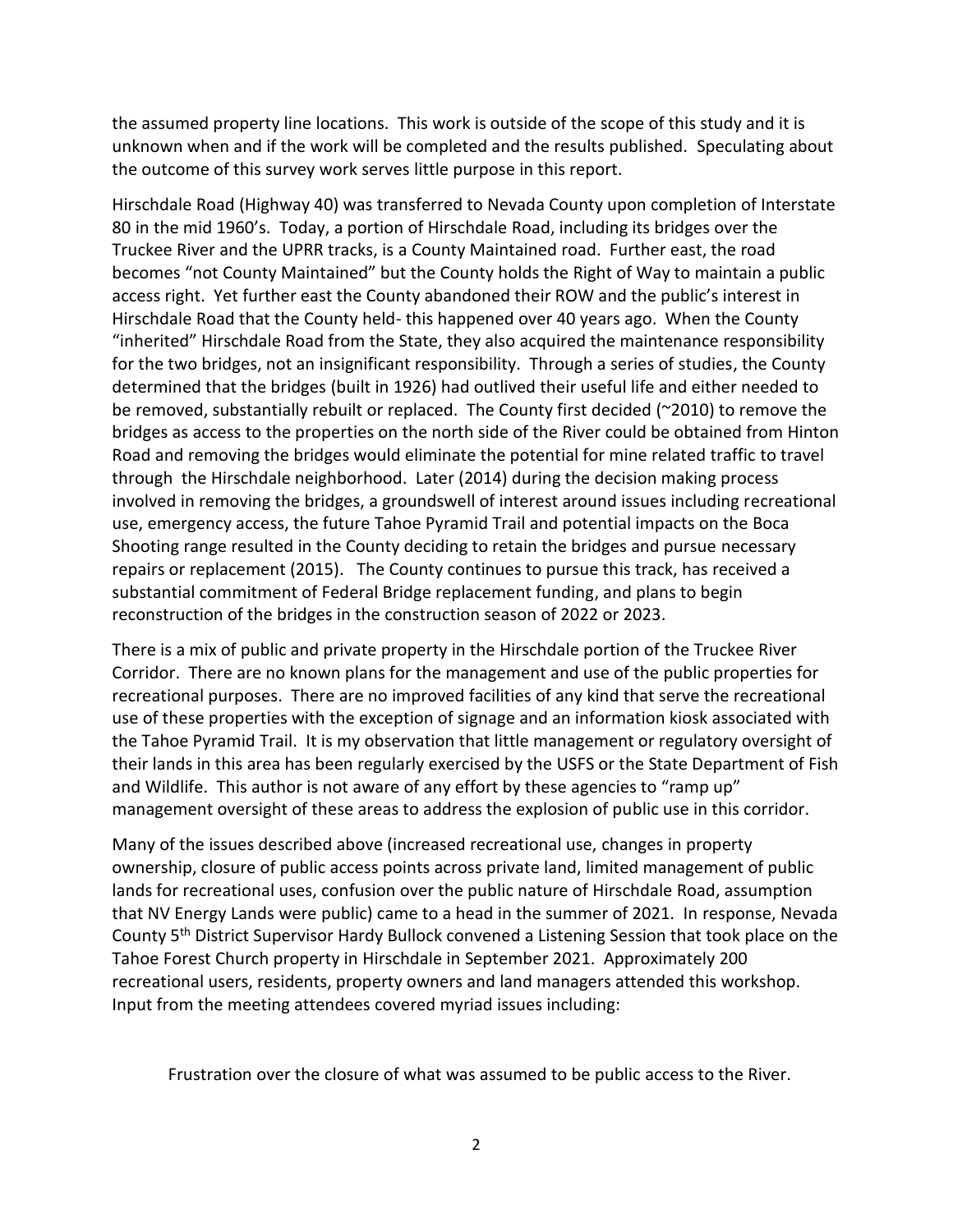Concerns over safety issues, wildfire and the potential for informal camping fires as a source of ignition, trash accumulation and environmental damage associated with the dramatic increase in use of the corridor with little or no management oversight.

Concern over the potential closure of the recently completed Tahoe Pyramid Trail.

Concern that recreational users exhibit little regard for how their activities impact Hirschdale Residents and private property owners in the River Corridor.

Concern by UPRR about trespass, particularly vehicular trespass, across the UPRR mainline and the safety issues created by it.

As an outcome of this listening session, Nevada County initiated a stakeholder process to better understand the issues and opportunities. The County selected a group of ten stakeholders representing 4 areas of interest to work on developing a direction for the Hirschdale area to be included in an upcoming County recreational planning effort. The stakeholders include three area property owners and residents; three rafting, boating and water recreation advocates; one fly fishing advocate; two Tahoe Pyramid Trail advocates; and one community member.

This group is not intended to be all inclusive or to demographically represent the varied interests in the Hirschdale area. It is intended to represent diverse interest in a manageable sized group to "scope out" the appropriate issues and process for the County to utilize in the upcoming recreational plan. The scope of the effort was to address both short and long term issues and opportunities. In addition, it was tasked to advise the County on how best to structure the Countywide Recreational Planning effort so that the Hirschdale issues could be effectively addressed. The County contracted with me to guide and facilitate the Stakeholder group and prepare a report with recommendations to County staff. My two primary staff contacts are Community Development Agency Director Trisha Tillotson and Senior Management Analyst Jeffrey Thorsby.

This report summarizes this process and the findings of the facilitator. While I was optimistic that the Stakeholder Group would reach consensus on the broad range of recreational use issues in Hirschdale, it did not happen. However, there were strong areas of agreement and issues requiring additional work that are documented in this report. It should also be noted that the findings and recommendations in this report reflect the observations of the stakeholders and the professional experience of the Author. There were no specific studies or scientific analysis conducted as a part of this stakeholder process.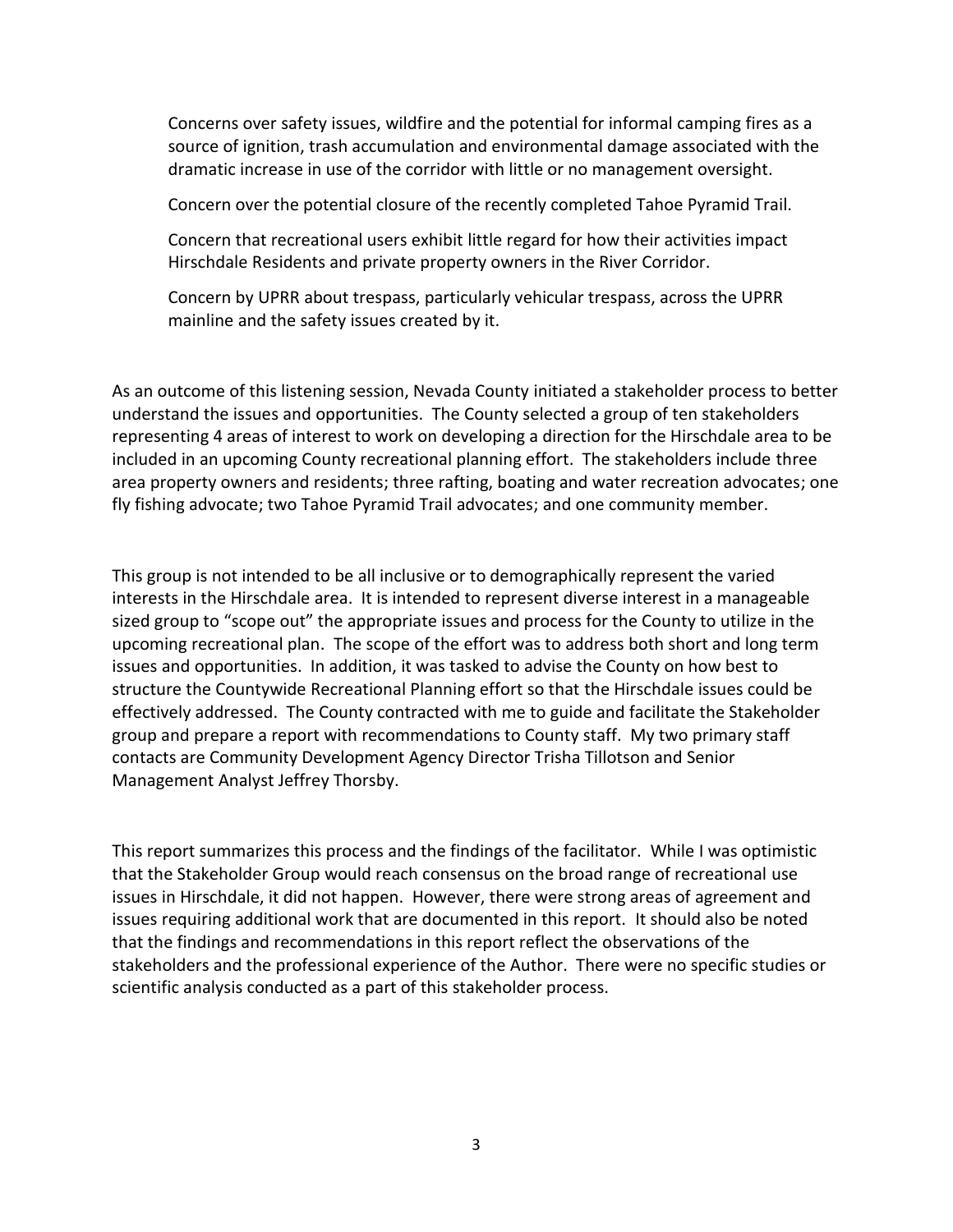## **Stakeholder Committee Process**:

The first step was to talk to each stakeholder by phone, introduce myself and my role, reiterate the purpose of the process and to solidify their attendance at the first stakeholder meeting which was held on November 18, 2021. During these calls I advised each stakeholder of what to expect at the first meeting. I also sought to understand their expectations entering the process. In general, I heard a willingness to participate in the process but also a variety of outcome expectations that in some key areas were diametrically opposed- at least at face value.

November 18, 2021 Workshop- I worked in collaboration with Tillotson and Thorsby to develop the agenda and materials for this workshop. We defined the purpose of workshop # 1 as follows:

- Introduction of each participant and their interest area.
- **EXECT** Sharing of background information fundamental to their participation in the process.
- An opportunity for each stakeholder to share their vision of the recreational future of the Hirschdale area.
- An opportunity for each stakeholder to identify a key issue or problem to be addressed through this process.

From my perspective the first workshop was successful because participants were cordial- even friendly- to each other even though their interest varied widely. This established an expectation for positive behavior and participation throughout the stakeholder process. The discussion that occurred at the workshop was documented on flip charts (photos of which were shared with all participants) which I kept at the meeting and via the formal meeting minutes.

Following this first Stakeholder meeting, I conducted another round of phone interviews with each stakeholder. These conversations led to the development of the agenda for the December 16, 2021 Stakeholder meeting. This meeting is summarized as follows:

**December 16, 2021 Stakeholder Workshop**- This workshop was held at the Town of Truckee Town Hall. It was well attended with participants joining in person or via zoo. The attendance was particularly noteworthy due to the significant winter storms that occurred before the meeting. The agenda included a summary of our November 18, 2021 meeting, a summary of the follow-up phone interviews and a summary of the County encroachment permit process. The participatory portion of the meeting was focused on a map-based brainstorming exercise and a discussion of the process for the upcoming County recreational planning process. The key highlights from this meeting are as follows: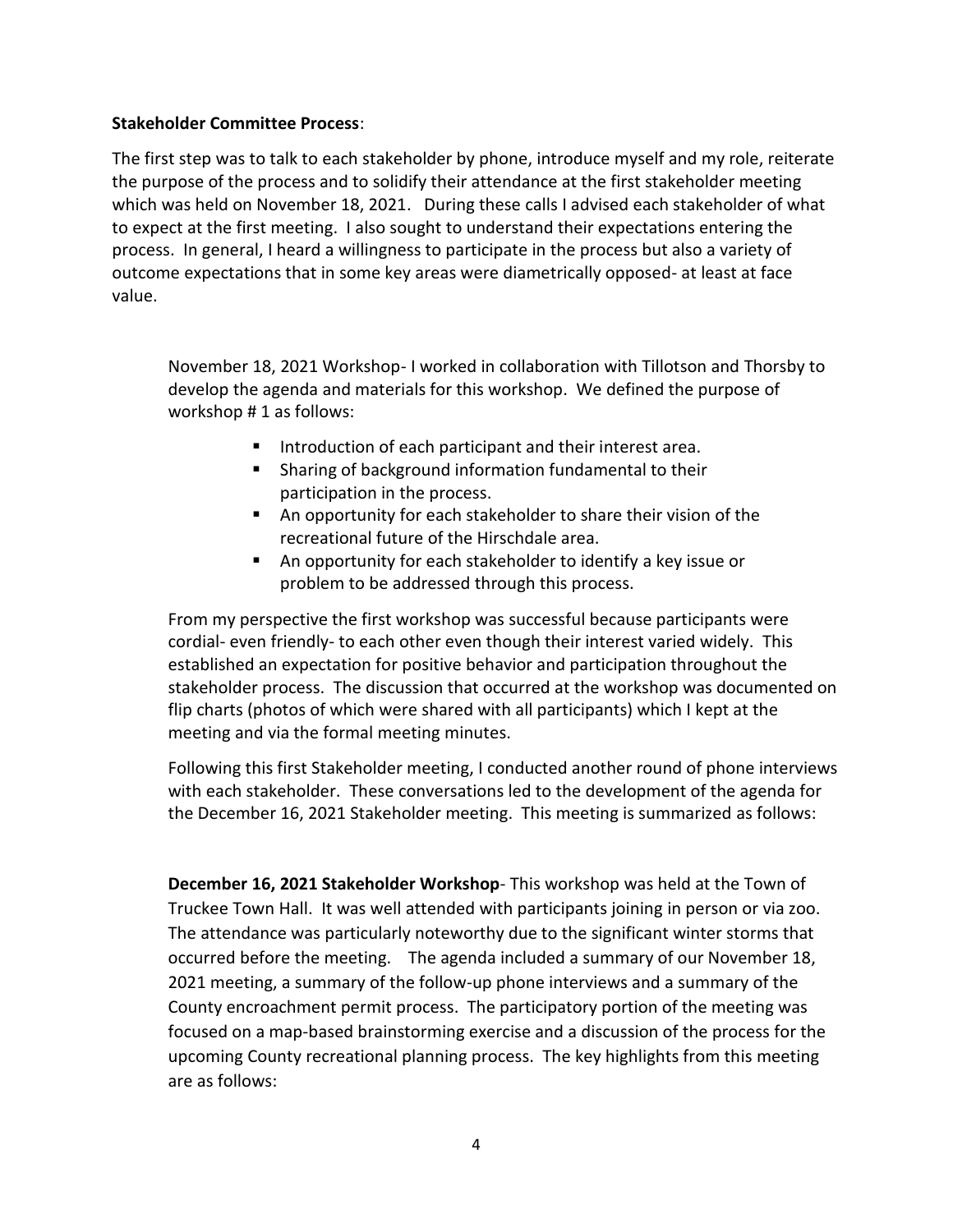The Stakeholders were significantly interested in the encroachment permit discussion. Some wondered out loud why the County would allow any type of barriers to public parking or signs appearing to limit public use in a County controlled public access Right of Way. Others have indicated that they expect the County to limit use of the Right of Way to protect their private property. In follow up interviews one stakeholder articulated:

*We expect the County to protect public use of the public right of way with equal or greater vigor than they have applied to protecting private property interests in Hirschdale.* 

The County staff has taken some of this discussion and written complaints that followed as a formal complaint about *private* work that has been done in the public right of way and is now following up on these issues.

Mapping Exercise- The mapping exercise was complicated by the fact that all attendees were not in the room. The County staff was able to compensate by showing the mapping exercise in real time using an I-phone video camera linked to the zoom broadcast- probably the best application of technology to a zoom public meeting that I have seen to date. No real surprises or new positions came from the exercise. Some key points were raised that are worth repeating here.

From a boating standpoint, the stretch of the River from the Boca Reservoir to the end of our study area is unique for two significant reasons. First, the outflow from Boca is significant enough in most years that the river remains "boatable" through the peak summer season even though upstream from Boca the River is too low for most boating. Second the rapids from Boca through the study corridor are Class II and III which accommodates use by beginners and families whereas there are a series of Class IV rapids and safety issues beginning just downstream of the study area to the next takeout in Floriston. The position of the boating representatives is that lacking a takeout near the end of our study area, this boating water is lost and not useable. The boating interests continue to be immune to the concerns expressed by Union Pacific regarding the crossing of the UPRR mainline necessary for boating takeout. In addition they do not seem to recognize the fact that the access road to the takeout that has been used in recent year's crosses private property and was never part of the Highway 40/Hirschdale Road system- at least based upon the information available to date.

The consensus of the group continues to support the maintenance of the Tahoe Pyramid Trail through the study area and suggests the addition of a more formal trailhead to support the trail. The group is split on where the trailhead should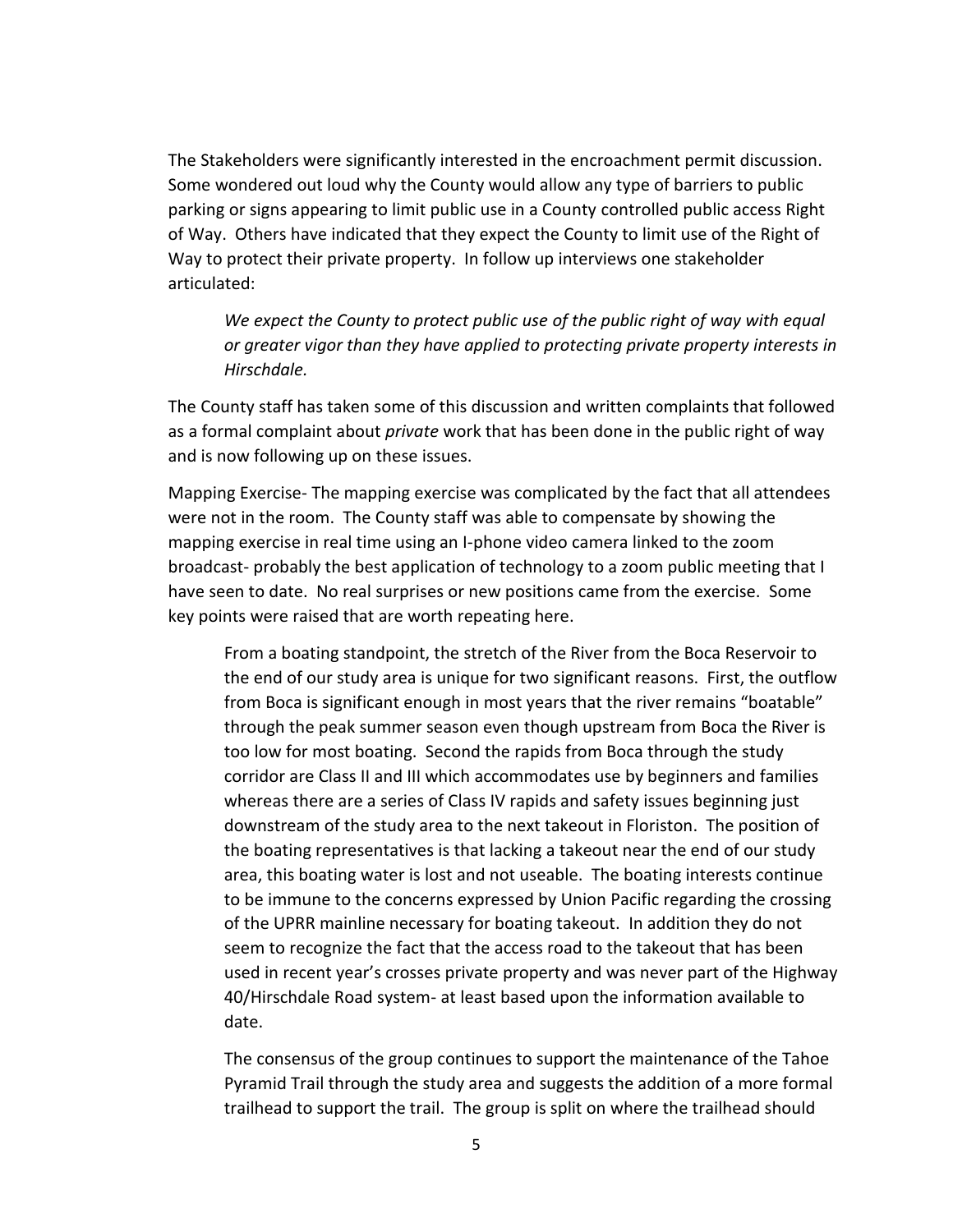be. Roughly half think the trailhead should be located somewhere west of the Hirschdale neighborhood- with all river and trail access via walking or bicycle. The other half of the group, specifically the boating and fishing interest, want parking as far to the east (downstream) as possible in the study area. The TPT representatives reiterated that they would like to see an improved trailhead but are "ok" with its location in either area.

#### **Summary of key input from the Stakeholders throughout this process**

- $\circ$  All stakeholders support the maintenance of the Tahoe Pyramid Trail through the project area.
- $\circ$  All stakeholders agree that there were severe and inappropriate impacts that occurred in this corridor which peaked in the summer of 2020 and 2021 as a result of heavy recreational use and little management of recreational use in this corridor. These impacts include the risk of wildfire, trash accumulation, human excrement, private property trespass, trampling of sensitive vegetation, impacts to wildlife and sensitive habitats, etc. There was consensus of the group that this level of use without additional facilities and management would lead to long term degradation of the environment in the corridor and was not sustainable.
- $\circ$  The strong consensus of the group was that the corridor should be managed for day use only. No camping or overnight parking should be allowed. Steps should also be taken to keep user numbers reasonable as the River environment cannot tolerate heavy use even with additional management and facilities.
- $\circ$  There was agreement from the group that river access by pedestrians, within the high water mark of the River, is a public right and should be planned and provided for. There was not agreement on the obligation, if any, of private property owners to allow access across their property to high water mark of the River.
- $\circ$  A minority of Stakeholders expressed that there are redundant facilities to all of those sought within the Study corridor within other portions of the Truckee River. Therefore boating and fishing access is not necessary within the study corridor.
- o Boating advocates made a strong case that the section of the Truckee River from the Boca Reservoir outflow through the study area represents a unique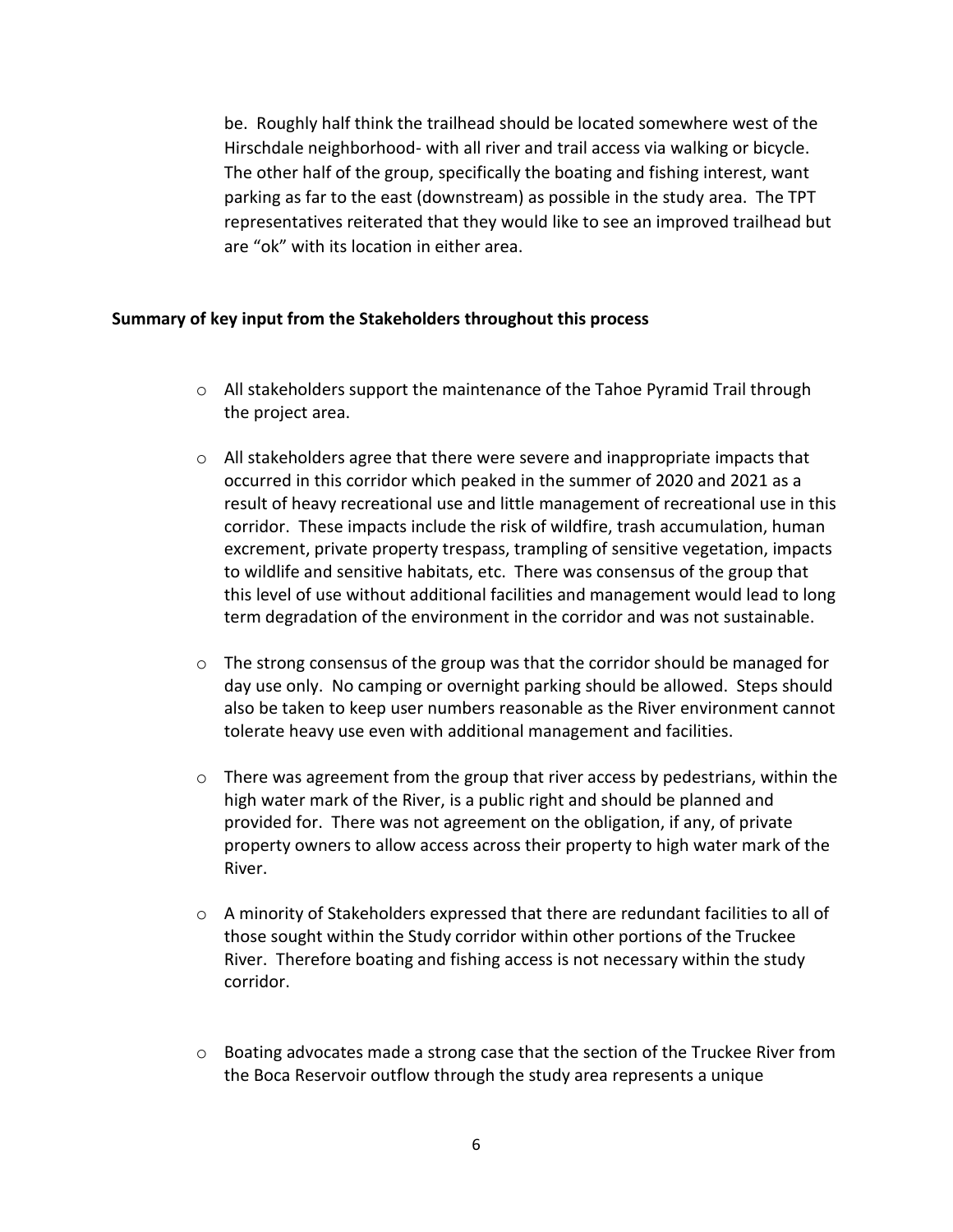recreation opportunity that doesn't exist elsewhere on the Truckee River. The two factors that make it unique are:

- The consistent Boca outflow through the summer months creating "boatable" flows throughout most summers. This stretch of River below Boca and above the Nevada diversions is the only place that consistently maintains these flows.
- Due to the flows and river channel characteristics, the stretch of River from the Boca outflow through the project area maintains Class II and III rapids which are "family friendly and provide a great learning environment". Just below the project corridor are a series of Class IV rapids with man-made debris from the recent floods that make the section of River from the project corridor to the next takeout in Floriston much more challenging and not as family friendly as the stretch within the study corridor.

The boating advocates argue that to utilize this unique section of "boatable" water, a take-out, accessible by vehicle is necessary at the east (downstream) end of the Study Corridor. While the boating advocates continue to push for access from the dirt road off of Hirschdale Road east of the Mezger gate as the best option- continued use of this access point ignores the likely conflict with vehicles crossing the UPRR tracks. While it could be possible to design and build a crossing that would comply with UPRR standards and receive approval by the California Public Utilities, achieving such would not be a simple endeavor. In the opinion of the author, continued use of this track crossing (unmodified) by vehicles, even if a public access easement to this point is established, will likely result in the installation of a gate and/or removal of the track crossing ramps by UPRR to avoid the on-going safety issue associated with the unregulated crossing of the tracks by vehicles.

 $\circ$  The fishing advocates were equally successful in describing the unique qualities of the stretch of River through the study area and its importance to fly fisherman and fly fishing guides. In addition to the existing access right within the high water mark which provides fishing access for walking, wading or boating fisherman, the fishing advocates were adamant that they must have vehicular access to the River throughout the corridor and to parts of the River downstream from the study area. From the author's standpoint, vehicular access across the tracks anywhere within the Study area (with the exception of the Hirschdale Road Bridge across the tracks) creates all the same challenges as discussed above in the boating paragraph. Informal and disbursed pedestrian access across the tracks appears to occur throughout the Truckee River Corridor and elsewhere and is at least tacitly tolerated by UPRR.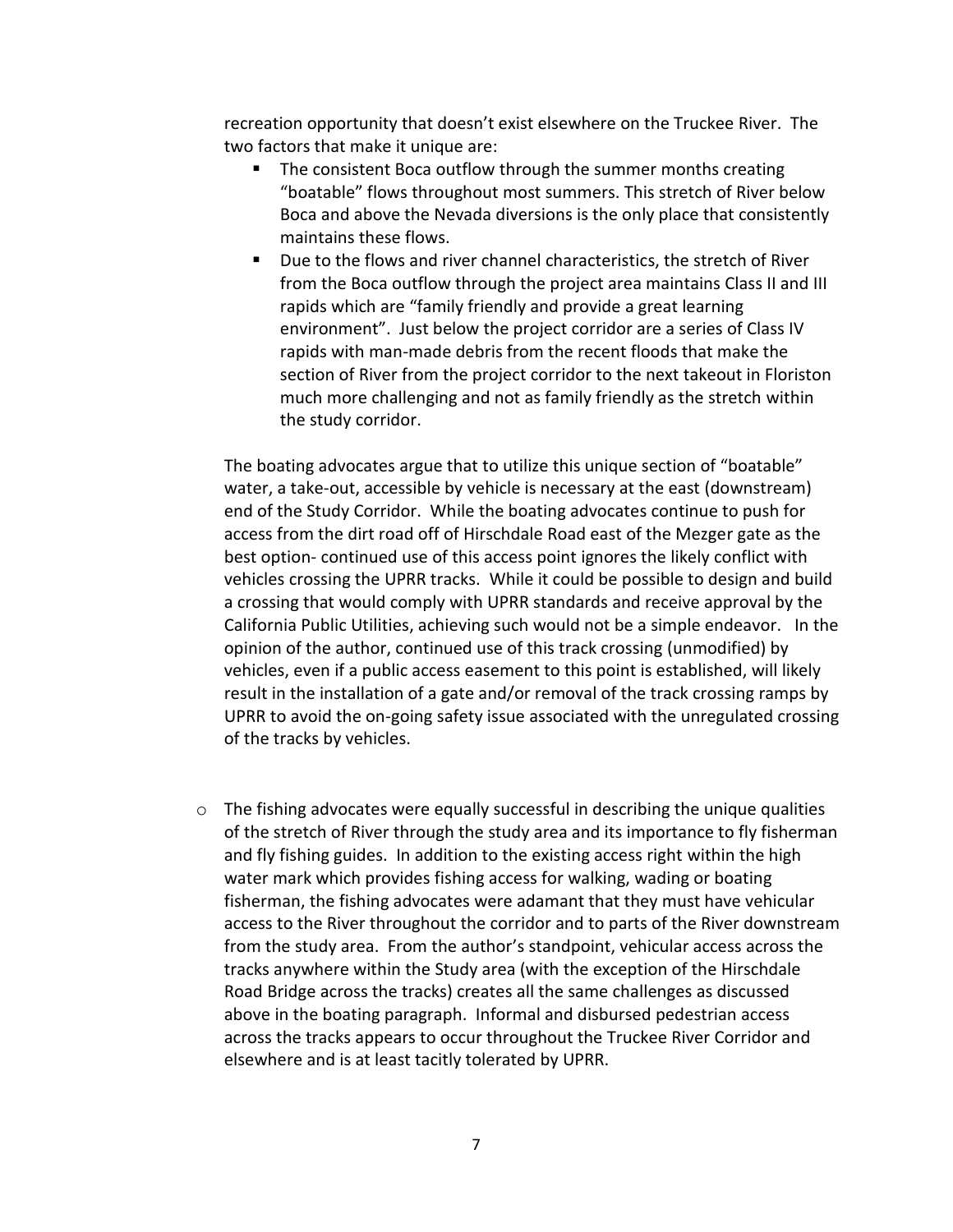- $\circ$  General river recreation advocates identified the location of a unique beach and swimming area located about 4/5 of a mile downriver from the Hirschdale Bridge. This area provides a safe and attractive day use area and is a valuable recreational asset. Access to this spot from Hirschdale Road requires a long and difficult walk downriver from the Bridge or crossing of the UPRR tracks from Hirschdale Road downstream of the Bridge.
- $\circ$  There was a clear split of opinion on the best place to locate vehicular parking and trailhead facilities.
	- **The Hirschdale residents and property owners desired that such facilities** be located west of the Hirschdale neighborhood. This would have trail users, fisherman and other river recreationalist parking and walking (or biking) through the edge of the Hirschdale neighborhood to access the River. The hoped for outcome of this solution is to avoid cars speeding through Hirschdale and cars indiscriminately parking wherever they can, as close as they can to the Truckee River, regardless of potential impacts to nearby homes, traffic flow, vehicle site lines, etc.
	- Other users were clearly interested in improved vehicular parking proximate to the Truckee River- across the River from the Hirschdale neighborhood.

There appeared to be strong agreement from the group, regardless of location, that parking and related facilities were needed to support the Tahoe Pyramid Trail and recreational use of the Truckee River. These facilities should include parking, restrooms, trash cans and information signage/maps clearly delineating the areas of public access and public property and the areas of non-accessible private property along with the rules that apply to use of the area. A strong majority articulated a desire for these facilities to be simple and rustic- which some articulated as vault toilets, gravel parking and basic signage.

 $\circ$  On a number of occasions the concept of accessing the Study Corridor from Floriston Avenue/Iceland Road along the south side of the River was discussed with the Group. There exists today a public road access to public property (CA Fish and Wildlife) and the River ending about  $1/3$  to  $\frac{1}{2}$  mile downstream from the Bridge. Access from the south provides the distinct advantage of not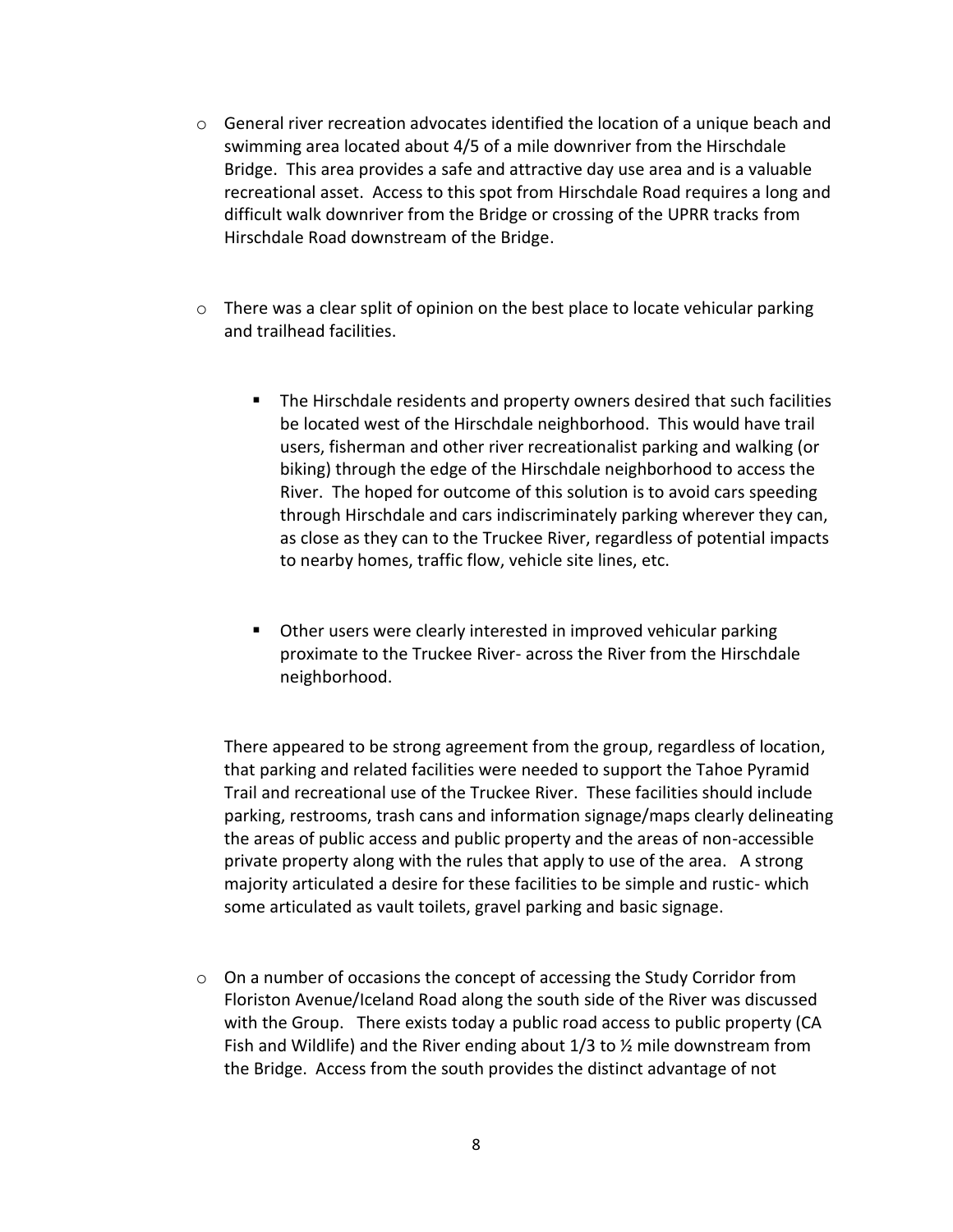requiring any crossing of the UPRR tracks to access the River. However, the group struggled to comprehend this opportunity for two reasons:

- If the current alignment of Floriston Avenue is utilized for this access point, it traverses through the middle of the Hirschdale residential neighborhood. This road, although public, is constrained by the installation of fencing and private improvements quite close to the road edge. In its current configuration it is not apparent that Floriston Avenue provides public access to the River to the east. Some concerns were expressed about the impact of increased recreational traffic on the homes that are located along Floriston Avenue. Unfortunately, evaluating alternative alignments that could support increased recreational traffic while avoiding neighborhood impacts was beyond the scope of this process.
- While public access via Floriston Avenue to California Fish and Wildlife property immediately downstream from Hirschdale is available today, developing a recreational access that serves the downstream end of the study area would require the acquisition of a public right of way through private property and potentially acquisition of private property as well. This was assumed to be a major stumbling block. However it is worth noting that developing public access to the downstream end of the study area is likely to require ROW and property acquisition whether it occurs on the north or south side of the Truckee River.

**Recreational Plan Process Comments from the Group**- While the group was particularly focused on short term and specific solutions, there were some valuable observations that came from the stakeholders that are relevant to the County's future Recreational Plan process:

Most stakeholders thought it would be beneficial to look at the entire Truckee River Corridor as part of the recreational plan process. This would at least involve the Town of Truckee and could expand to include Placer County, Sierra County and Washoe County as well. Care must be taken to define a meaningful corridor without making it so big that it bogs down the overall County process. There are clear benefits to looking at the River Corridor holistically in terms of critical facilities (existing or planned) like parking, trails, fishing access, boat putins and take-outs. It would also provide the opportunity to identify key private properties that could be appropriate for public acquisition. It could also provide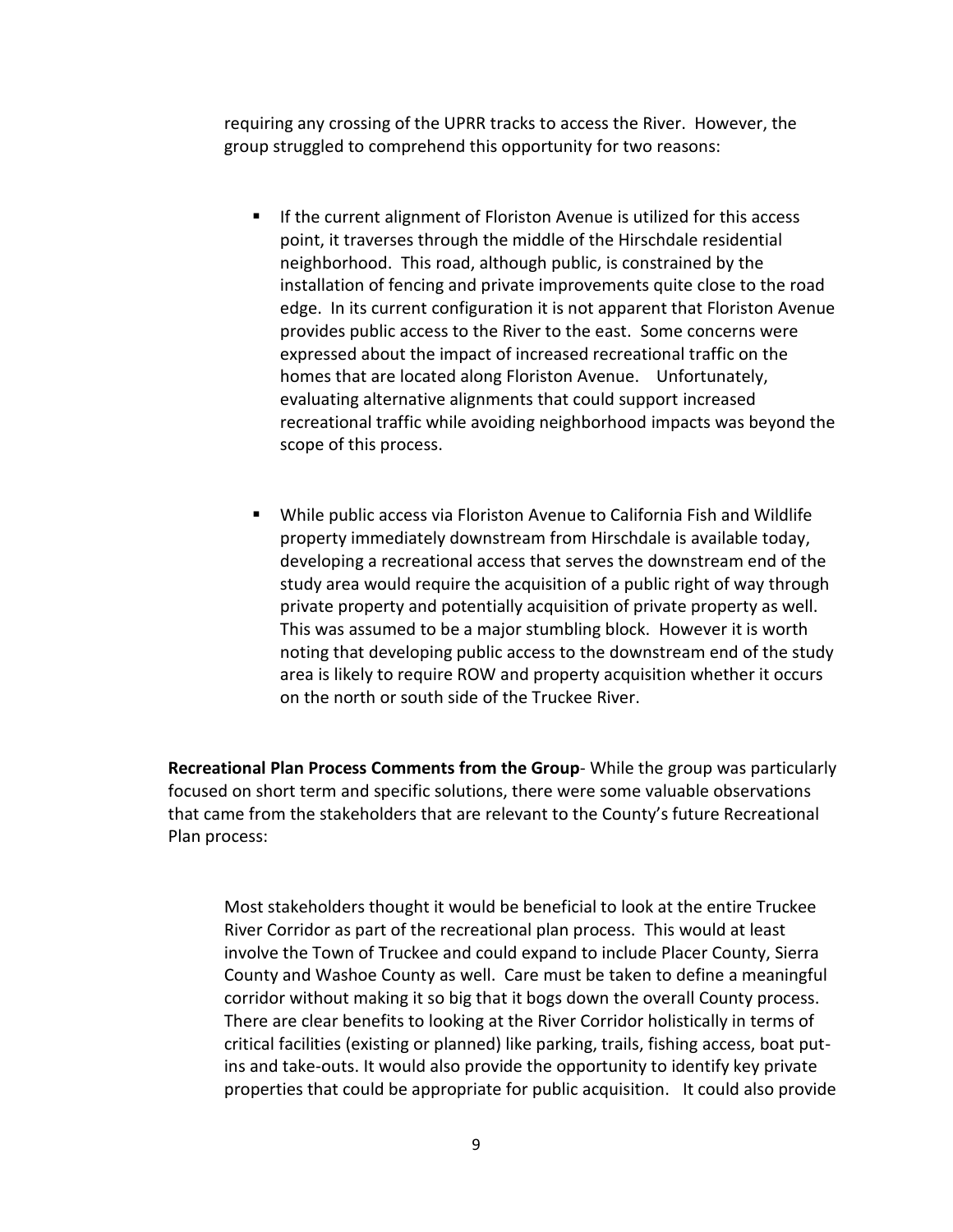a meaningful opportunity to look at the recreational carrying capacity of the River corridor to ensure that future recreational use is sustainable and does not degrade the environmental resources. One need to look only at the first 5 mile stretch of the Truckee River below Lake Tahoe to understand the impacts associated with overuse by recreationalist.

Most stakeholders identified the need to reach out broadly- beyond the neighborhood, county or even state boundaries- to obtain input from recreational and environmental stakeholders. Access to the process from "outside groups" is of equal importance as access from the directly impacted neighbors and property owners. Some suggest a survey, or a series of surveys, to provide this broad outreach.

Some stakeholders identified a critical need for a specific and meaningful way for Hirschdale residents and property owners to engage in the process. The author believes that a workshop or charrette, actually held in Hirschdale, could be a fun and effective way to engage the community. The River Bridge could provide an amazing venue for such a workshop if the weather cooperated.

Some stakeholders commented that all of the "800 pound gorillas" need to be involved in the planning process- particularly those that could "torpedo" the outcome. Entities specifically mentioned included the USFS, California Department of Fish and Wildlife and the Union Pacific Railroad. Others essential partners include the Truckee Donner Recreation and Park District and the Truckee Donner Land Trust.

## **Facilitator's recommendations for next steps related to the Hirschdale Recreation Corridor and the upcoming County Recreational Plan effort:**

A first step is to "hammer out" a management strategy for the Hirschdale Recreation Corridor. This needs to happen in at least its most basic form prior to improving public access to the Truckee River, expanding recreational parking or adding additional facilities. There are at least 3 levels that need to be addressed:

 Maintenance at its most basic level- this includes trash pickup. The most likely providers are the Truckee Donner Recreation and Park District, the Tahoe Pyramid Trail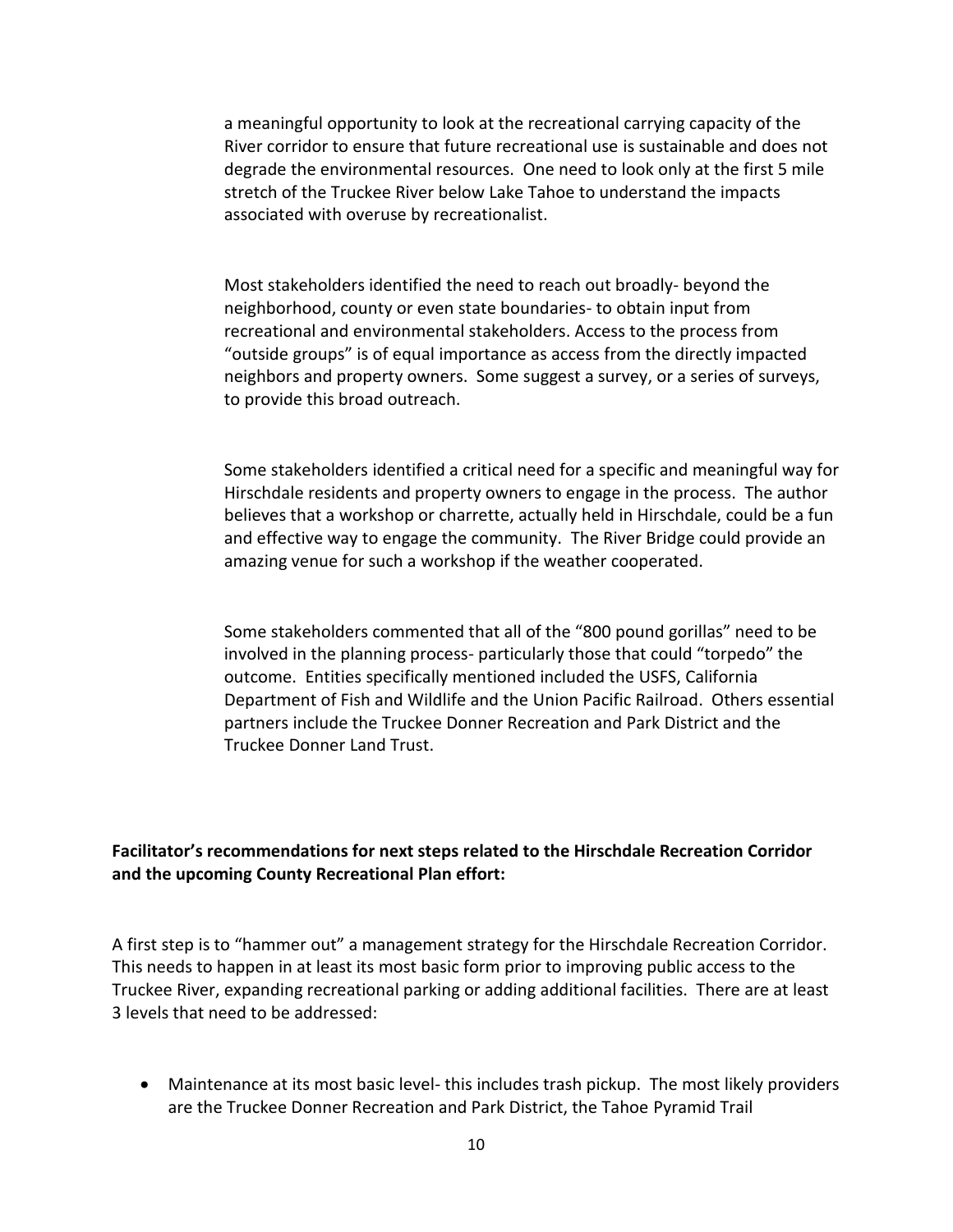Association or the USFS. For a phase 1 project, with access limited to pedestrians within the high water mark of the River, this could be accomplished by an organized volunteer group- along the lines of the *Hirschdale River Keepers*. It is assumed that this responsibility will start very small but may grow as facilities are added. I recently discussed the potential for future operation and maintenance of facilities in the Hirschdale River Corridor with Steve Randall, General Manager of the Truckee Donner Recreation and Park District (TDRPD). While Steve stressed that there is a process of consideration and the decision rests with the Board of Directors, the District is open to discussing the potential for future maintenance of basic trailhead facilities. Steve reiterated that the Hirschdale area is within the TDRPD District boundaries and that the District currently maintains fields at Glenshire Elementary in the summer months (approximately 2.5 miles from Hirschdale) and a simple playground and turf field in Floriston which is east of Hirschdale. Steve thought it unlikely that the District could afford to build facilities.

- Basic oversight of recreational users- this is a combination of managing users and providing law enforcement services. The two most logical providers are Nevada County and the USFS. There should be a solid agreement and clear understanding of who to call if a problem is occurring.
- Environmental monitoring to ensure that recreational use is not resulting in irrevocable negative impacts to the Truckee River corridor. It is not clear who would best provide this oversight- it depends on who ultimately owns the land where recreational use is occurring. Candidates include Nevada County, the Truckee Donner Land Trust (TDLT), Cal Fish and Wildlife or the USFS.

In a related decision making process, the County needs to decide if they are going to get involved in the recreation business or maintain their current status of supporting other entities that provide recreational facilities and services. In the opinion of the author, most of the stakeholders don't understand that the County is not in the recreation business but instead strives to mobilize eastern Nevada County Recreation providers like TDPRD and resource land acquirers like the TDLT to achieve defined recreational objectives. The County needs to be clear prior to the launch of the Recreational Planning process what their future role related to recreational facilities in Hirschdale will be. In recent discussions with John Svahn, TDLT Executive Director, he made it clear that his organization is ready and willing to assist interest groups in acquiring property in the River Corridor on a willing seller basis. He emphasized that the TDLT typically steps in when there is significant documented public interest and a clear potential for funding for the acquisition of resource lands for public use.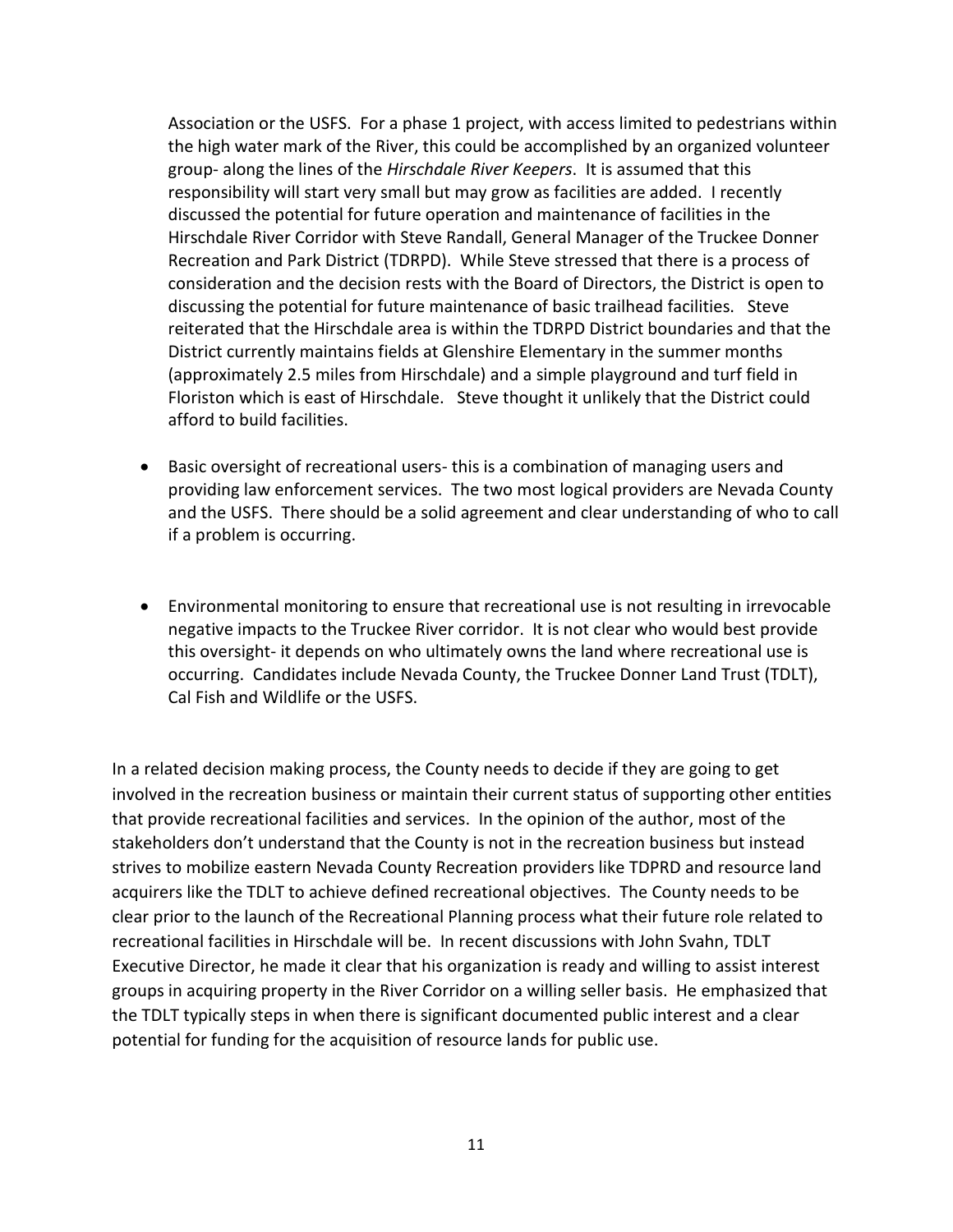# **Short term improvements (prior to the County Recreational Planning Effort)**-

The two most important short term opportunities that should be pursued ASAP include establishing a permanent easement for the Tahoe Pyramid Trail through the study corridor and formalizing pedestrian access to the high water mark of the Truckee River at the Hirschdale Bridge. A simple project may allow both of these projects to be achieved in unison. Here are the basics:

The County constructs access to the River for pedestrians at the rebuilt Hirschdale Bridge along with some (10 or less) formalized on-street parking along the road shoulders in between the River Bridge and the Railroad Bridge. These parking spaces should be carefully sited to minimize the impact on nearby private property.

- 1) The County or property owners should install strategic fencing and signage to limit private property trespass from the pedestrian access point to the river.
- 2) The County should do some basic road improvements along Hirschdale Road to the temporary turnaround at Hinton Road, improve and formalize the turnaround and consider limiting access further east beyond the turnaround (this may require a ROW abandonment or other high level decision from the County).
- 3) If Hirschdale Road up to and including the turnaround is not a County maintained road, the County should strongly consider accepting it into their maintained mileage.
- 4) The County should consider traffic calming and buffering west of the River Bridge to slow traffic down entering Hirschdale and buffer recreational traffic and parking from the residences located in this area.
- 5) The County should consider prohibiting on-street parking adjacent to the residents located between Hirschdale Road and the River from the west side of the Bridge to a point approximately 550 feet west of the Bridge.

The County should engage the Hirschdale community in a discussion of these specific improvements before plans are finalized.

As part of a simple agreement to complete the above, the County should request that the County or the TPT gets a permanent easement for the Tahoe Pyramid Trail which provides trail access through the private property to the east without gates or alarms, in perpetuity.

Accomplishing the above would provide significant clarity to the trail use and the basic river access that all stakeholders appear to support. This project is of small enough scope that it could be accomplished prior to the Countywide Recreation Master Plan effort. I can't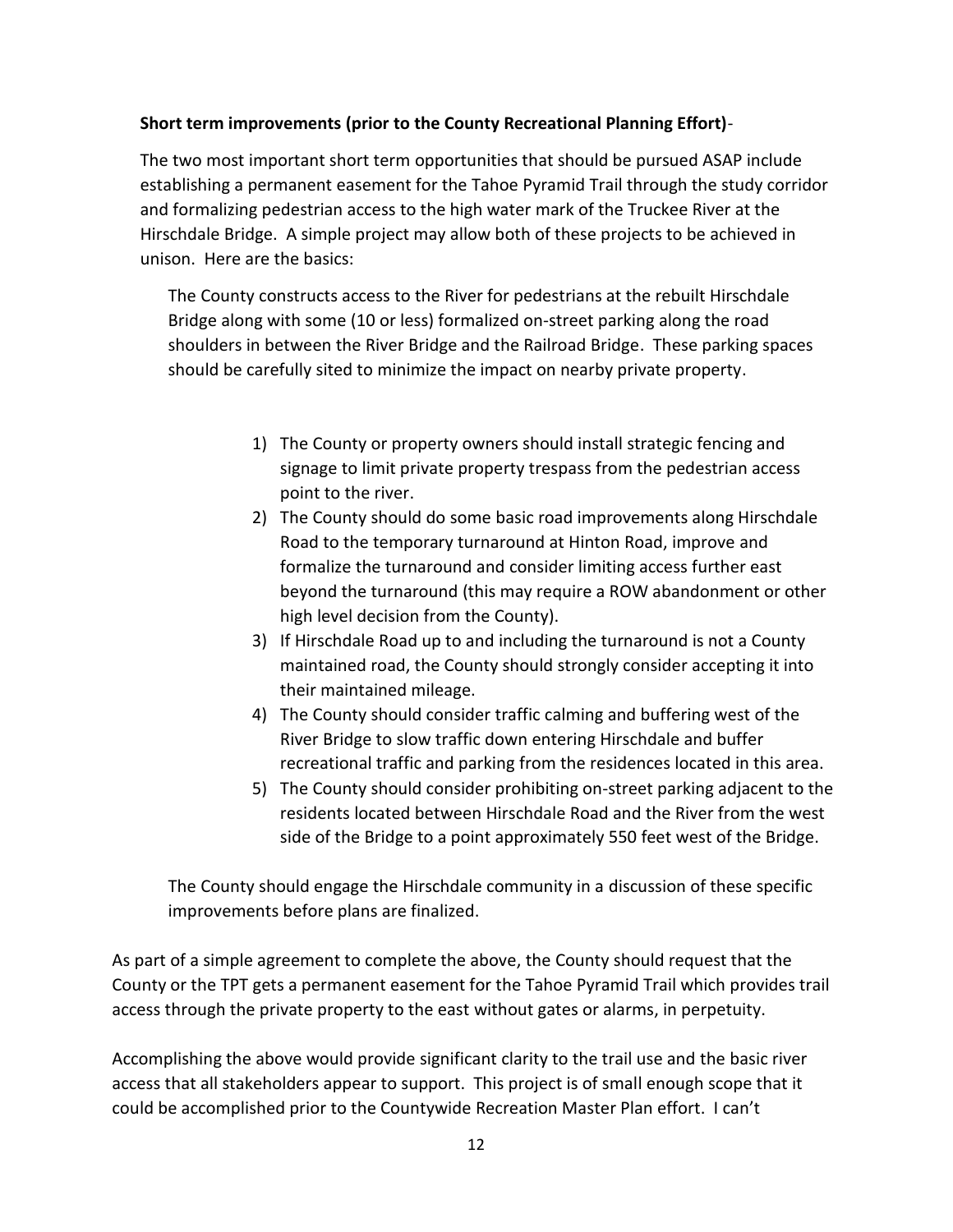guarantee that all parties will agree with and execute the above- but I think it has a reasonable chance of success. In conjunction with this work, the County "finishes off" all improvements in the Hirschdale Right of Way from the traffic calming west of the bridge to the end of the County Road and does not permit additional work authorized via encroachment permit to add or limit parking, add signage or install other improvements in the County ROW other than legitimate driveways for authorized development. The limited parking is recommended because this work will likely be completed prior to the Recreation Master Plan which provides the appropriate process and venue to decide what, where and when major recreation improvements occur. This parking should be posted, and enforced, for no overnight parking.

If as part of the Countywide Recreational Planning effort, it is determined that there is an interest in a formal trailhead to the west or a formal trailhead/fishing access/rafting takeout to the east, either of these could be pursued and would not be impacted or foreclosed by the improvements described above.

There appears to be an opportunity right now for TTFF, Cal Trout or other fishing interest groups and the Truckee River Alliance to work with California Fish and Wildlife to better define the public property available for public use on the south side of the River accessed by the public portion of Floriston Avenue. In the short term, prior to a planning process involving the Hirschdale community, any improvements should be minimal- such as minor road widening to provide a few parking spaces, developing a walking trail to the river and installing some basic signage including demarcating the public property boundaries. I would recommend that this area be posted and enforced for day use only as well.

Further analysis of the potential for expanded vehicle access to the Study Corridor from the south would be beneficial, particularly routes that would avoid recreational traffic traversing the Hirschdale residential neighborhood. It would be extremely helpful to understand the options for and basic feasibility of creating a recreational access road along the South side of the River that could provide fishing access and a rafting takeout in the vicinity of Casey Canyon (Cal F&W land). This feasibility level of analysis would be an extremely valuable input into the County's Recreational Planning process.

The County should also structure the Recreational Planning Process to help determine two issues that the Stakeholder Group could not reach a consensus on: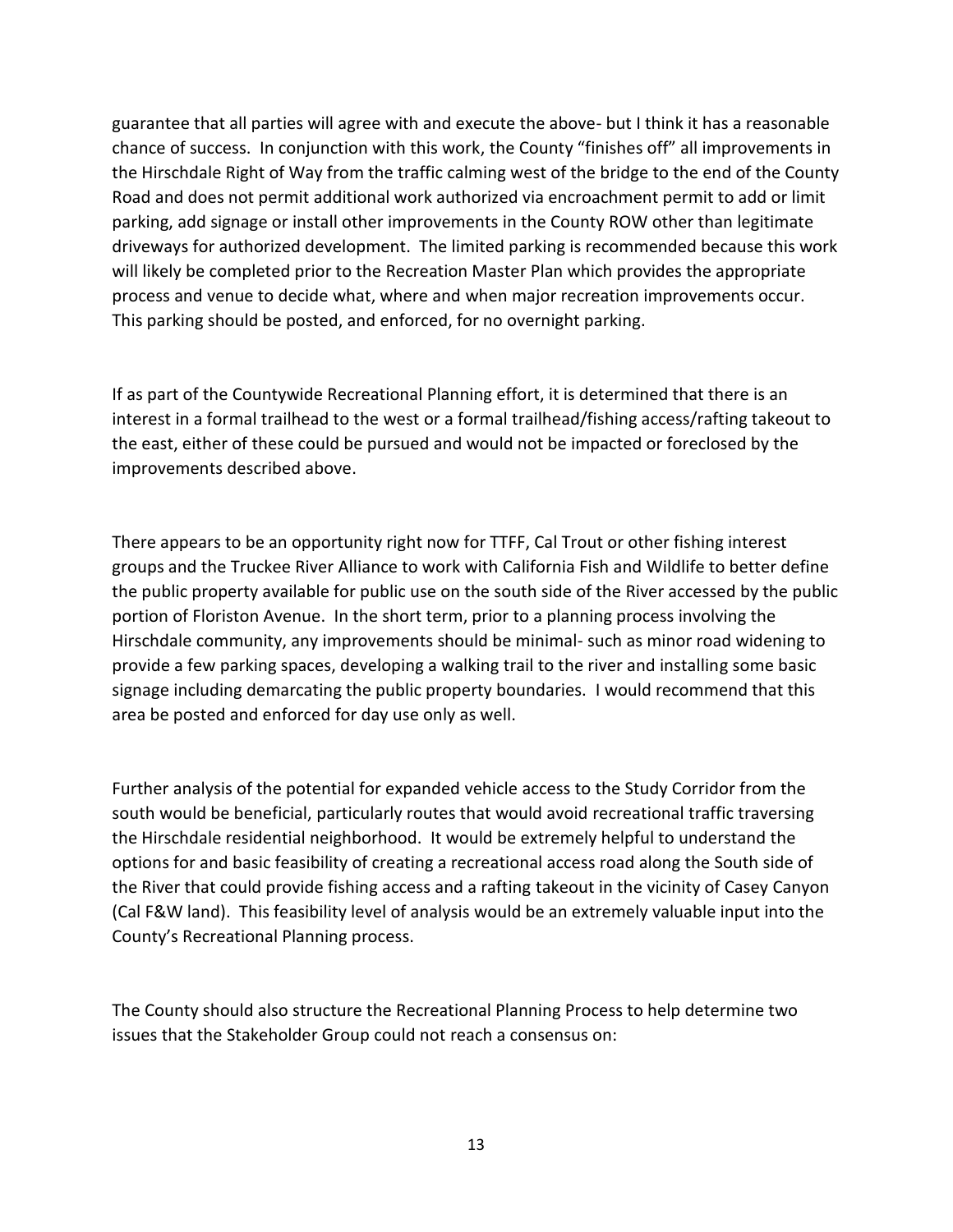The feasibility and desirability of vehicle access to the downstream section of the Study area for fishing access and a boating takeout. While the author is skeptical that the current survey work being conducted by the USFS will provide any substantive changes to the status quo, it would be helpful to have this information as a part of this decision making process. Once this information is available the feasibility and desirability of a Northside access (extending beyond the turnaround discussed in the short term improvements) and a Southside access can be assessed. This analysis must consider environmental issues, the impacts to adjacent private property, UPRR track crossings, and who would be responsible for building and maintaining the access road. This analysis needs to include both analytical work and an opportunity for user groups and the Hirschdale neighborhood to be actively engaged in the planning and decision making process. Based upon the input of the boating advocates in the Stakeholders group, it is the opinion of the facilitator that providing a boating takeout at the downstream end of the Study area would create a significant addition to the available recreational boating opportunities in the Truckee River Corridor. The author believes that this potential should be strongly considered in the Recreation Plan process.

Once it is decided if and where to extend vehicular access to the downstream end of the Study Area then the related decision on where to build a trailhead/recreational user parking lot can logically occur. This process must actively engage the Hirschdale Community to make sure that any traffic issues and potential use conflicts are mitigated. As stated above the Stakeholder group expressed a strong desire to keep this facility simple and rustic. It should be designed to accommodate users and not attract them.

It should be noted that if through the Recreational Planning Process it is determined that a trailhead/fishing access/boating takeout parking area is not to be located east of the turnaround on Hirschdale Road (Hinton Road Intersection) then the County should consider abandonment of the unused portion of the Hirschdale Road ROW.

Finally, the County should consider leading an effort to help clean up the Truckee River between the Study Area and Floriston with a focus on removing the debris, rebar and other unnatural material that were deposited in this section during the 1997 flood. Cleaning up this area would make this stretch of River safer and more aesthetically pleasing for all users, particularly boaters and fisherman. The County could be effective at scoping the project, obtaining any necessary environmental clearances and permits, and supporting volunteers and organizations to complete the cleanup. In conjunction with the cleanup, the County should look at opportunities to develop or improve access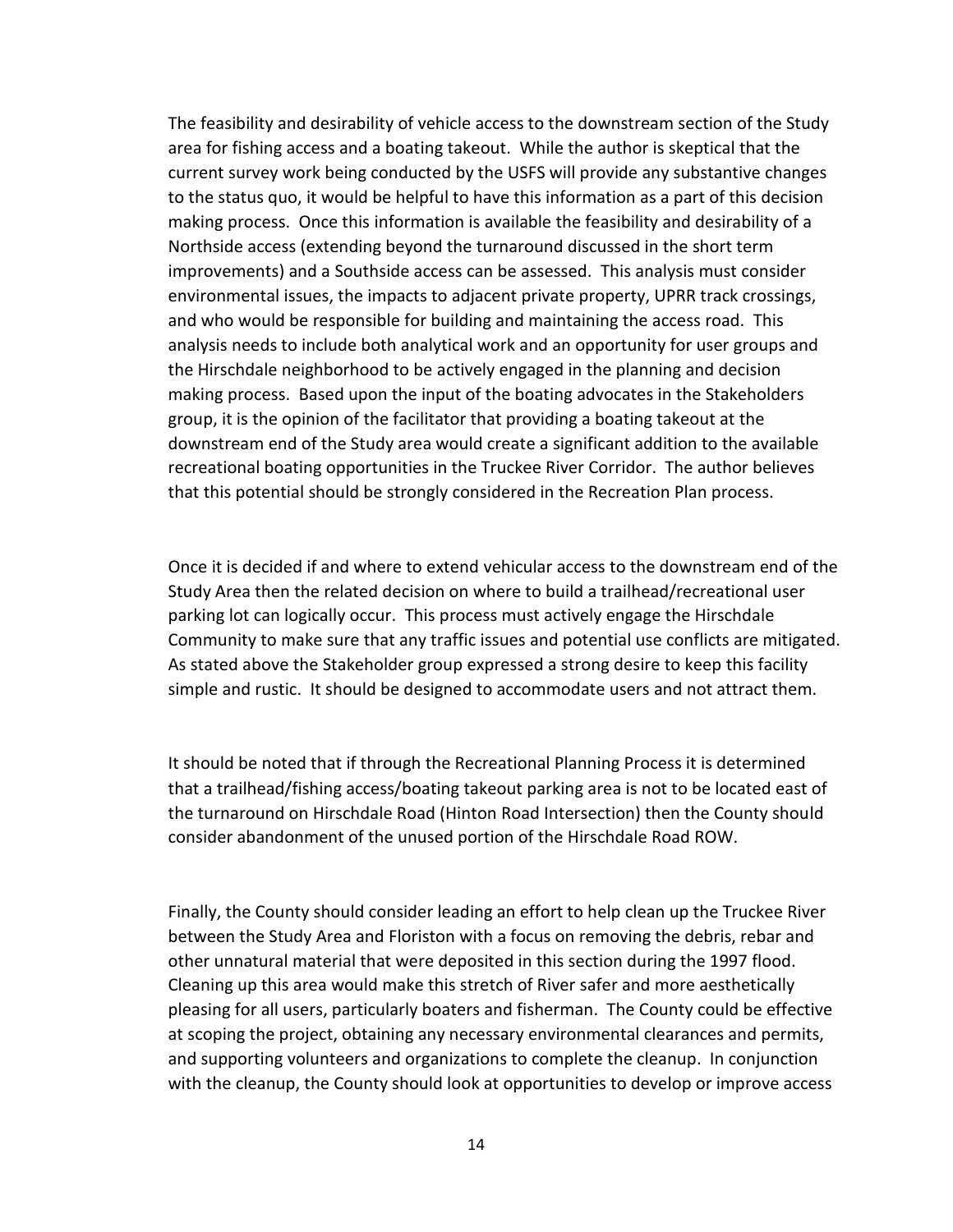for boating takeout in the Floriston area. This could occur in the short term or as part of the greater Recreational Planning effort.

# **Facilitators process recommendations for County Wide Recreational Planning effort**

The County should clearly establish and articulate to the Hirschdale Stakeholders the level of attention and detail that they should expect for the Hirschdale region from the County Wide Recreational Planning effort.

The County should include eastern County representatives in the proposed Recreation Coalition being formed and may consider an Eastern County Advisory Group to participate and advise the County on all issues relevant to the Eastern County region. This would be particularly appropriate if there is a larger Citizens Advisory Committee established to participate in the Countywide Recreational Planning Effort. If no Citizen Advisory Committee is created, I recommend an Eastern County Technical Advisory Team- with members from the Truckee Donner Recreation and Park District, the Town of Truckee, Truckee Fire, Truckee Donner Land Trust, US Forest Service, California Department of Fish and Wildlife, Truckee River Watershed Council, the Washoe Tribe, Tahoe Pyramid Trail, UPRR and the Truckee Trails Foundation along with the organizations represented on the Stakeholders Group. Although, I have not tested this notion, it may be that the Truckee Donner Recreation and Park District has an interest in partnering with the County on this effort. I believe it has been decades since the District has embarked on a District wide plan for park and recreation facilities.

The Countywide Recreational Plan should look comprehensively at the Truckee River Corridor within Nevada County or this could be addressed in a separate study and planning effort as a directed outcome of the Recreational Plan. This includes the Town of Truckee and the unincorporated area in the County. The consultant should also look upstream into Placer County and downstream into Sierra and Washoe Counties to understand how their plans might interface with the County's effort.

The County should consider consulting with the Truckee River Watershed Council to conduct an assessment of the need for watershed improvements along the main stem of the Truckee River through the portion of the River that is included in the Recreational Planning effort. The Watershed Council could also identify sensitive habitat areas where facilities and human impacts should be minimized.